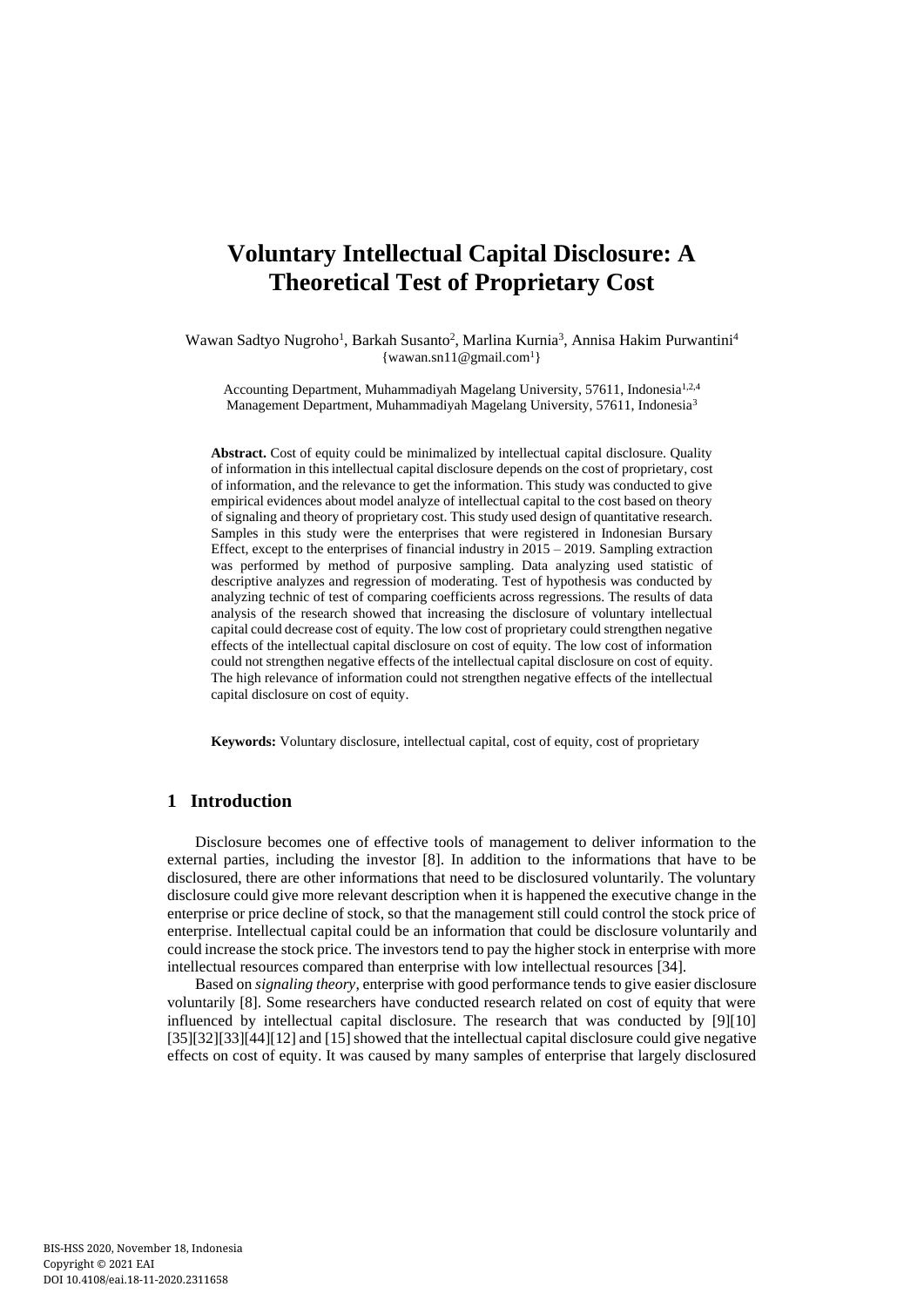intellectual capital in the report and given the relevant information to the investor in considering the enterprise, so that the enterprises could gain benefits from getting lower cost of equity.

Nevertheless, [31] in their research have seen the voluntary disclosure in two aspects, the information disclosure that was oriented to the future and the information disclosure related to the enterprise history. Results of the research showed that there were negative effects of the information disclosure that was oriented to the future on cost of equity, whereas cost of disclosure of historical information had positive effects on cost of equity. The research that was conducted by [11] and [42] showed that the intellectual capital disclosure did not impact significantly on cost of equity.

The research of [39] have found the implication of proprietary cost and information relevance to the disclosure. Then, the research developed hypothesis of proprietary cost and saving cost of acquisition of private information in this disclosure. The result was consistent with the proprietary cost theory. The proprietary cost would decrease the disclosure of full information. The proprietary cost could help managers to minimalize the probability of decreasing stock price because of the interception of information as consequence of bad news or to avoid the realization of proprietary cost.

The research related to proprietary cost by [47][39][25][36] and [2], still discussed proprietary cost comprehensively, not yet explained effect of high or low proprietary cost with strong effect to intellectual capital disclosure in cost of equity. This research used enterprise with proprietary cost, cost of information, and relevance of information in high category and enterprise with proprietary cost, cost of information, and relevance of information in low category. The use of two enterprises with high and low category has not been conducted previously, so that this study results could show the results of level of effects of proprietary cost, cost of information, and high or low relevance of information on cost of equity.

In general, this research was purposed to find empirical evidences about model analysis of intellectual capital disclosure on cost of equity, based on proprietary cost theory. The specific purpose of this research was to give empirical evidences about effect of intellectual capital disclosure on cost of equity. In addition, this research was also purposed to analyze negative effect of the intellectual capital disclosure on cost of equity that was moderated by level of proprietary cost, cost of information, and relevance of information.

In addition, signaling theory was considered to be unable to explain disclosure that could give positive effect and even did not influence on cost of equity. The limitation of signaling theory in explaining effects of disclosure on cost of equity could be explained by using proprietary cost theory. The proprietary cost theory explained that without cost related to disclosure, enterprise would get incentive to perform disclosure of information voluntarily [47].

Theoretic contribution in this research was capable to increase the reference in explaining the relevance between signaling theory with cost of equity, that was effect of intellectual capital disclosure on cost of equity. The practical contribution of this research was capable to increase reference and to be managerial consideration in making right decision and policy to surprises cost of equity through the intellectual capital disclosure. The policy contribution of this research was helping regulator and standard maker in making policy and regulation related to the disclosure of financial report.

## **1.1 Intellectual capital disclosure impacted negatively on cost of equity**

Signaling theory suggested how an enterprise give signal to the user of financial report. This signal could be information of what was conducted by management to realize the owner desire [46]. Information of intellectual capital that could be disclosured was human equity [18].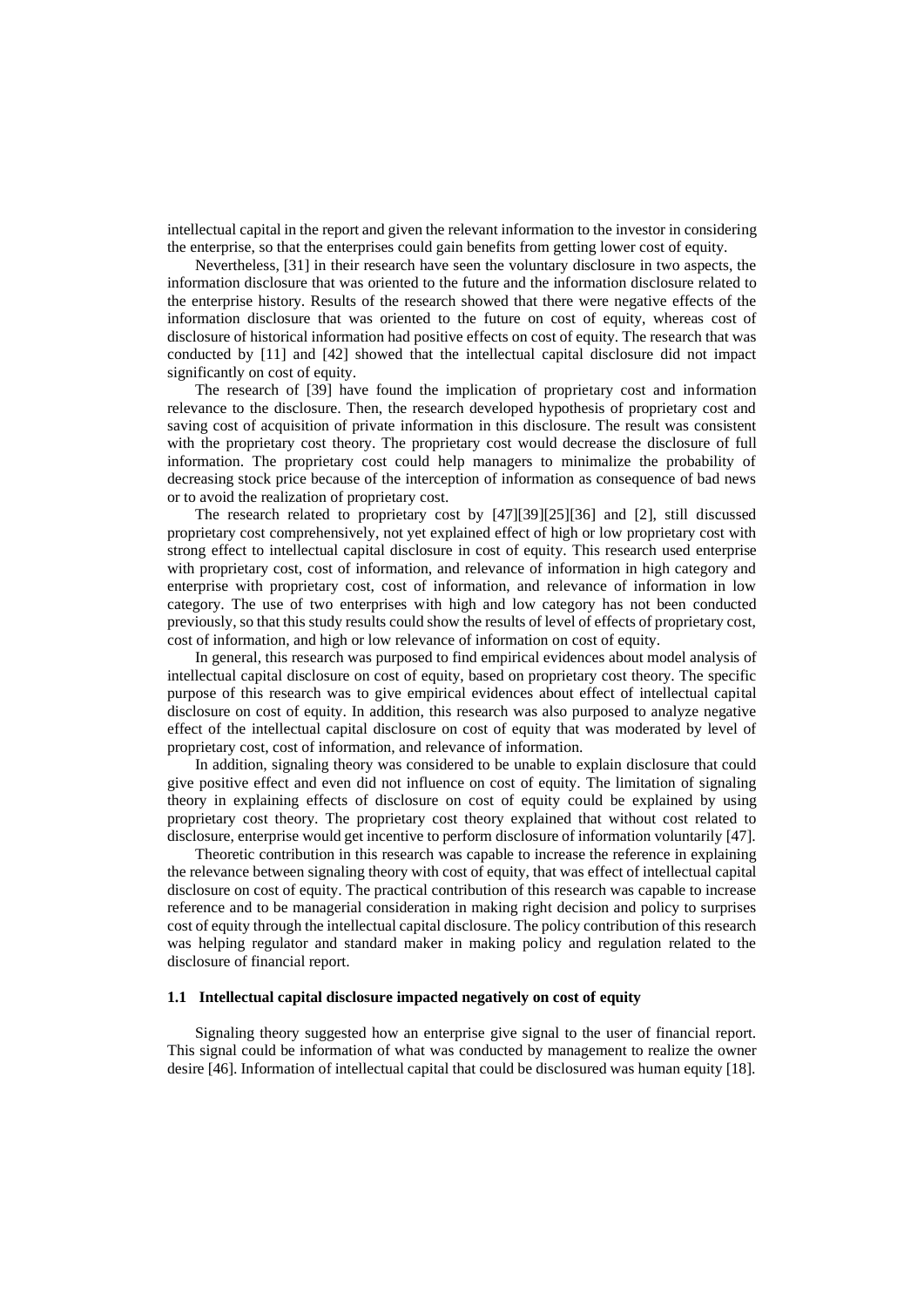It is convinced that the enterprise that could manage its intellectual resources could create additional values and competitive excellence by performing innovation, research and development that would influence the increase of financial performance of the enterprise. Second element in intellectual capital was disclosure of structural equity such as structure and process that was developed and applied to employees in order that they could be more productive, effective, and innovative [12]. The last element was relationship equity that was one of intellectual equities of relationship between enterprise and other parties [12].

The research related to intellectual capital disclosure has been conducted by [12] that found that there was significant and negative relationship between intellectual capital disclosure that was measured by two components (equity of human and structural) and cost of equity. The research result of [35] showed that the intellectual capital disclosure was proven to have negative effect on cost of equity. The research conducted by [10] also showed that the disclosure influenced negatively on cost of equity. Based on the description, the first hypothesis in this research is:

H1: Intellectual capital disclosure influences negatively on cost of equity.

Proprietary cost did not only give benefit for enterprise, but also impacted to the issued cost related to release of information [36]. Explained that proprietary cost could give negative effect to the voluntary disclosure that was conducted by management [25].

In addition, the intellectual capital disclosure based on the research conducted by [32], had negative effects on cost of equity. If it was related to the research result that was conducted by [36] about proprietary cost and voluntary disclosure, proprietary cost was strongly relevant and could limit the enterprise support to give information of segment to the market, it meant that the high proprietary cost could be considered for the enterprise to give intellectual capital disclosure voluntarily. Based on the argument, it could be made hypothesis such as following:

H2: Negative effect of intellectual capital disclosure on cost of equity in enterprise with lower proprietary cost was greater than enterprise with high proprietary cost.

The intellectual capital disclosure as private information was important for the enterprise, such as human resources and applied technology, so that it could become basic of investment decision, decreasing risks of estimation, getting appropriate stock price, and decreasing cost of equity [43]. Have explained that the issued cost was not only cost of purchased information, but also included cost of analysis, maintenance, and classification of information [14]. Therefore, the amount of the issued cost of information could give effect that was given by intellectual capital disclosure on cost of equity.

[45] said that the quality of disclosure related to the cost and benefit of information was similar in proprietary cost theory. The disclosure of qualified information also needed professional persons, because they could increase the value of annual report, where the annual report was used by investors as matter of consideration to invest. Although it was happened the increase of information cost because using professional persons in the disclosure, it could decrease the cost of equity. Based on the argument, it could make hypothesis of this research such as following:

H3: Negative effect of intellectual capital disclosure on cost of equity in enterprise with low cost of information is greater than enterprise with high cost of information.

The relevance of information was a multidimensional attribute that was strongly related to the given benefit of information to the user [17]. The attribute consisted of associative capacity between information and market value of enterprise, accurate time of information, and content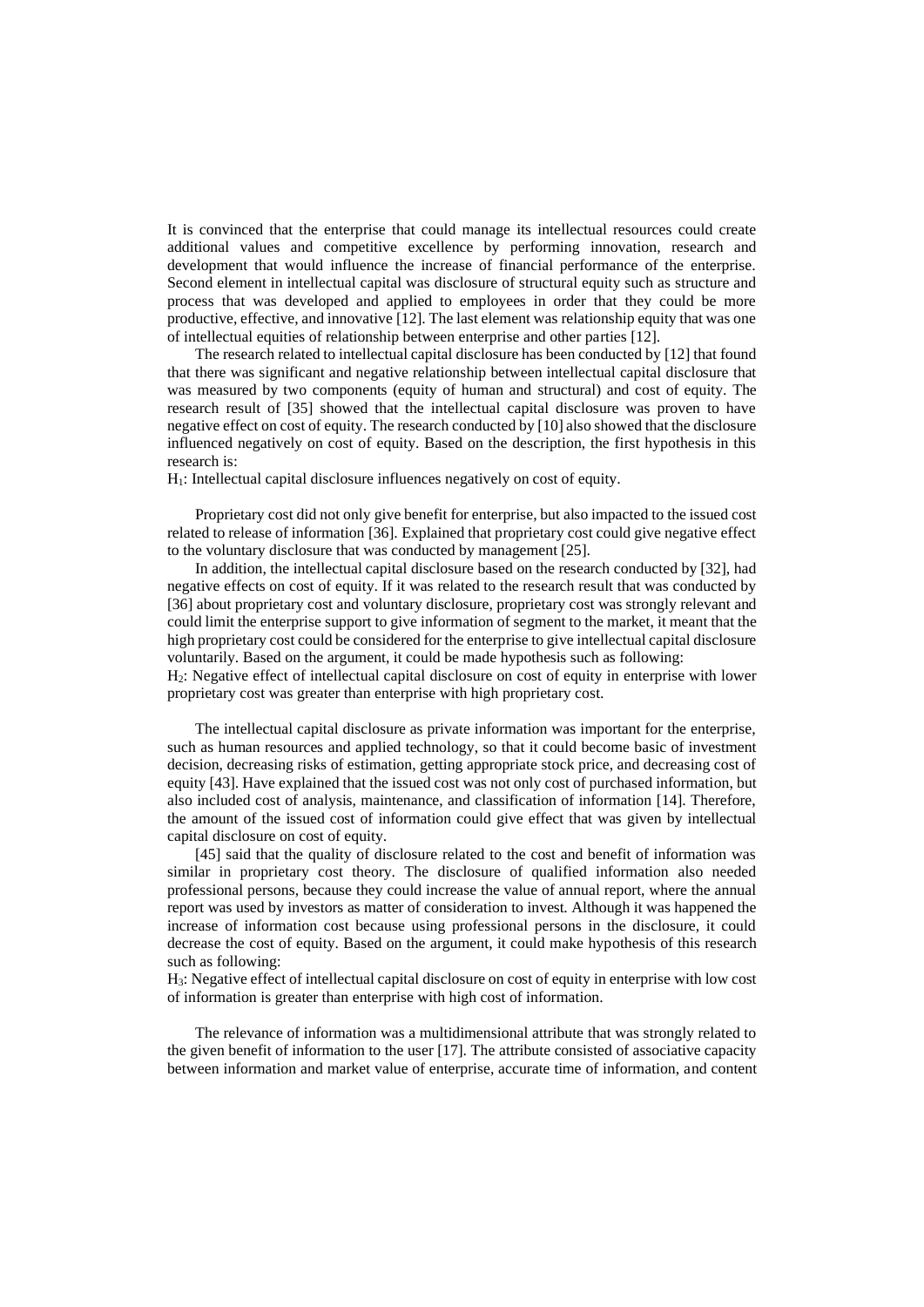of information. The relevant information meant that the supplied or disclosure information was appropriate with the real enterprise. Disclosuring relevant information could withdraw more stockholders and finally it could impact to stock value of the enterprise [40]. The relevant disclosure of information could help the investors in controlling the enterprise to the initial contract agreement [25]. When the supplied information was relevant, it would make possible to support the intellectual capital disclosure voluntarily to become greater, it meant that it could increase the trust of external parties about the performance of enterprise. Therefore, the intellectual capital disclosure could strongly press the cost of equity through the existence of high relevance of information.

H4: Negative effect of intellectual capital disclosure on cost of equity in enterprise with high relevance is greater than enterprise with low relevance of information.

## **2 Method**

#### **2.1 Population, samples, and analysis**

The sampling enterprise was conducted using method of *purposive sampling*, with the following sample criteria: 1) the enterprise was registered in Indonesian Bursary Effect, except to enterprise of financial and investment industry; 2) the enterprise that issued financial report and annual report completely during the period of  $2015 - 2019$ ; 3) the enterprise that did not experience *delisting* during the period of 2015 – 2019; 4) the enterprise that did not experience *suspend* by Indonesian Bursary Effect during the period of 2015 – 2019.

#### **2.2 Data of research**

The used data in this research was secondary data that was financial report and annual report. The data was derived from the site o[f www.idx.co.id](http://www.idx.co.id/) and each enterprise sites. The data that was derived from financial report consisted of data related to account of cost of equity, proprietary cost, cost of information, and relevance of information, whereas from annual report was used to collect data related to the intellectual capital disclosure.

## **2.3 Model of empiric**

This study has measured intellectual capital based on three elements: human equity, structural equity, and relationship equity. The three elements were analyzed become one variable of intellectual capital disclosure. This model of research suggested intellectual capital disclosure has influenced negatively the cost of equity by the existence of control from enterprise measure, *leverage* and profitability. In addition, through the existence of proprietary cost, cost of information, and relevance of information could strengthen negative effect the was produced by disclosure of intellectual on cost of equity. Based on the explanation, it could be made an regression model equation such as the followings:

| $COC_{it} = a + bICD_{it} + e_i$ |  |  |
|----------------------------------|--|--|
|----------------------------------|--|--|

- $\text{COC}_{it} = a + b_1 \text{ICD}_{it} + b_2 \text{PC}_{it} + b_3 \text{ICD}^* \text{PC}_{it} + b_4 \text{SIZE}_{it} + b_5 \text{PROFIT}_{it} + b_6 \text{LEV}_{it} + e_{it}$  (2)
- $\text{COC}_{it} = a + b_1 \text{ICD}_{it} + b_2 \text{INC}_{it} + b_3 \text{ICD}^* \text{INC}_{it} + b_4 \text{SIZE}_{it} + b_5 \text{PROFIT}_{it} + b_6 \text{LEV}_{it} + e_{it}$  (3)  $\text{COC}_{it} = a + b_1 \text{ICD}_{it} + b_2 \text{INR}_{it} + b_3 \text{ICD}^* \text{INR}_{it} + b_4 \text{SIZE}_{it} + b_5 \text{PROFIT}_{it} + b_6 \text{LEV}_{it} + e_{it}$  (4)
-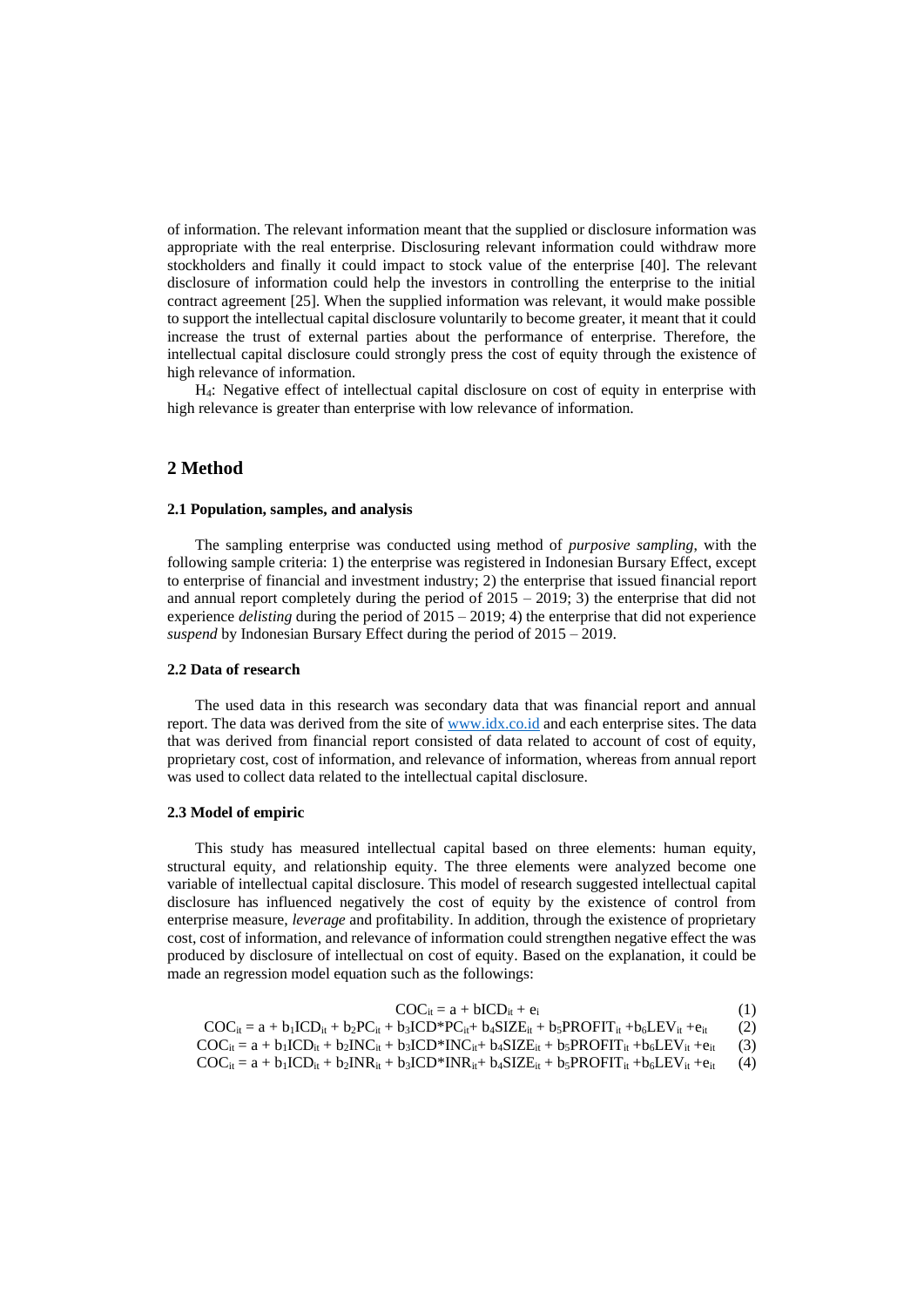Effect in Sub-Group Variable: Proprietary Cost

$$
\frac{\text{PC High:}}{\text{PC Low:}} \frac{\text{COC}_{it} = a_1 + b_1 \text{ICD}_{it} + e_{it}}{\text{COC}_{it} = a_2 + b_2 \text{ICD}_{it} + e_{it}} \tag{5}
$$

Cost of Information

INC High: 
$$
\frac{\text{COC}_{it}}{\text{INC Low: COC}_{it}} = a_1 + b_1 \text{ICD}_{it} + e_{it}
$$
 (6)

Relevance of Information

INR High: 
$$
COC_{it} = a_1 + b_1 ICD_{it} + e_{it}
$$
  
INR Low: 
$$
COC_{it} = a_2 + b_2 ICD_{it} + e_{it}
$$
 (7)

#### **2.4 Operational definition of research variables**

The used independent variable in this research was intellectual capital disclosure, that was conducted on information related to capability of the employees that could be used to show the excellence of enterprise in sector of human resources.The intellectual capital disclosure was measured based on index of intellectual capital disclosure from [18] that consisted of 18 items, but the 10 items of them were included in Decision of Head of Supervisor Board of Capita Market and Financial Institution, Number: KEP-431/BL/2012 about Delivery of Annual Report of Emitten or Public Enterprise, so that the used index in intellectual capital disclosure of 8 items that showed voluntary disclosure, including the 3 items of internal equity (intellectual property, management philosophy, and information/networking systems), 3 items of external equity (brands, distribution channels, and licensing agreements), and 2 items of human equity (work related knowledge and entrepreneurial spirit).

This moderator variables were proprietary cost, cost of information, and relevance of information.Proprietary cost was the issued cost by enterprise as a consequence of the disclosure of private/internal information of enterprise, that was measured by ratio return on asset compared with return on asset of industry [39].Cost of information was the issued cost of enterprise related to the given information by enterprise to other parties that was supplied in financial report [39], that was measured using investors who have >20% stock of enterprise.The relevance of information was suitability of supplied information in financial report with the real condition or situation.The relevance of information in this research was measured using materiality, that was valued ratio valued greater than the planning asset or duty to amount of asset in the end of fiscal year before disclosure [39].

The dependent variable in this research was cost of equity, that was issued cost of enterprise to finance fund sources from investor of equity. This cost was measured using method of ratio of price earning growth that could be accounted with the following equation [24]:

$$
CofE_{it} = \sqrt{\frac{eps_{t+2} - eps_{t+1}}{P_t}}
$$
\n(8)

Symbol of CofE<sub>it</sub> represented cost equity of the implied enterprise and was measured in fiscal year of t; symbol  $eps_{t+1}$  represented median analyst forecast of earnings for the next year; symbol of  $eps_{t+2}$  represented median analyst forecast of earnings for the next two years; and symbol of Pt represented stockprice per share in years of t.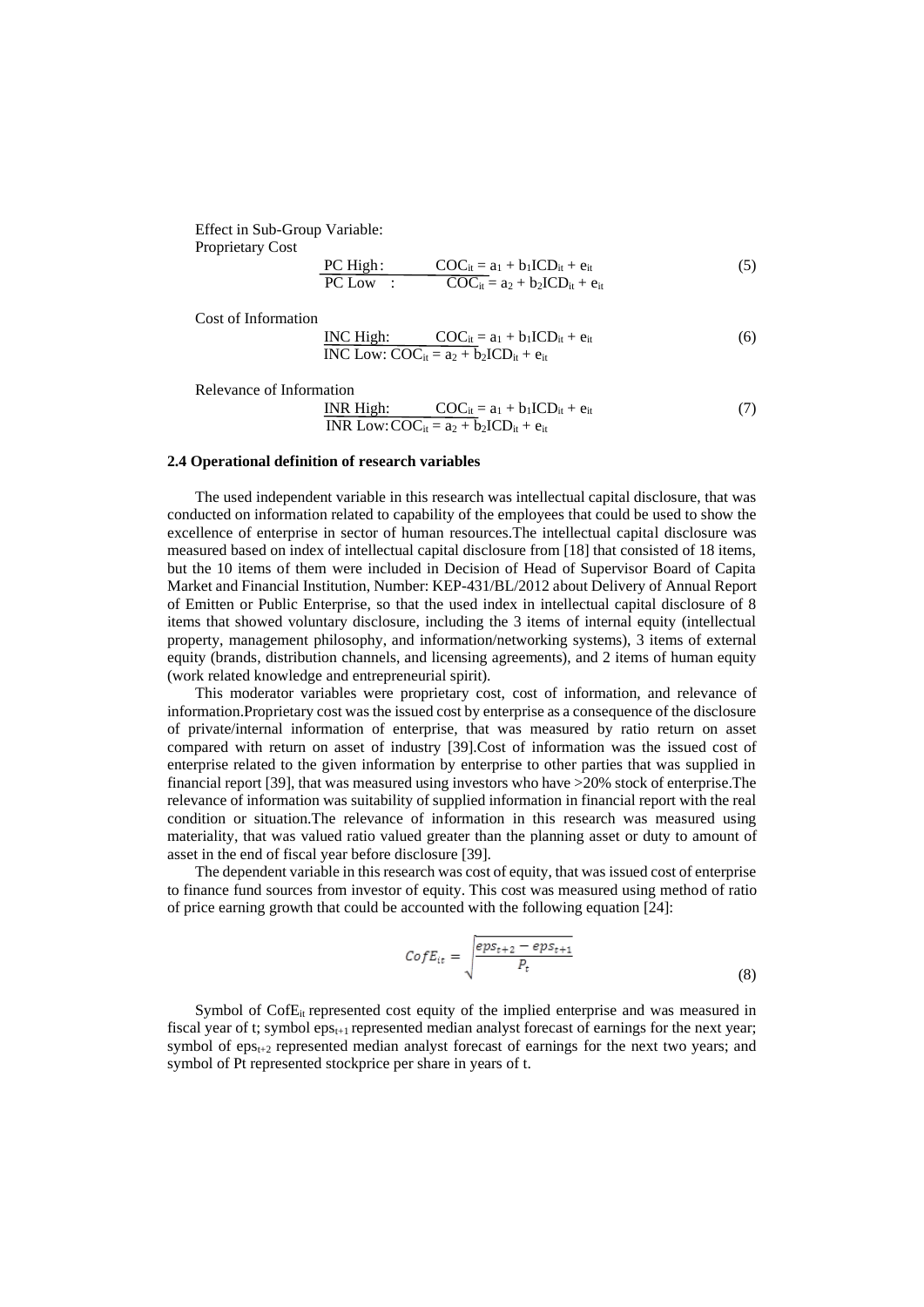The control variables in this research were size of enterprise leverage, profitability. The size was measured by the amount of enterprise assets transformed in form of natural logarithms [23]. Leverage was measured by comparing total debt with total assets. Profitability was measured by comparing profit after tax with total assets (return on investment) [24].

## **2.5 Data analysis**

This research tested H1, H2, H3, and H4 using the equity of regression in formula (1). This research supported H1, if the equation of regression produced value of negative β that was significant statistically. Technic of data analysis of hypothesis test of H2, H3, and H4 used the equation of regression in formula (5), (6), and (7). This research supported H2, H3, and H4 if each equation of regression produced value of  $\beta$  that was significant statistically.

#### **2.6 Robustness test**

Based on the equation in effect in sub-group that was formed previously, it found four testing phases. First, variable of proprietary cost theory of was distributed in two groups: high and low, based on value of median from the derived data. However, test of effect in sub-group in this research has joined the two group, so that variable with high score get the value of 1 and other with low score get the value of 2. Second, result of regression analysis from high and low group then was used to account value of t-test to know the existence of effect of variable proprietary cost theory in the equation of this research. The used equation to analyze the value of t-test was such as the following [27]:

$$
t = \frac{\hat{\beta}_k^{(1)} - \hat{\beta}_k^{(2)}}{\sqrt{\frac{SSE^{(1)} + SSE^{(2)}}{df^{(1)} + df^{(2)}} \cdot \left[ \left(\hat{\beta}_k^{(1)}\right)^2 \cdot (df^{(1)}) + \left(\hat{\beta}_k^{(2)}\right)^2 \cdot (df^{(2)}) \right]}}
$$
\n
$$
(9)
$$

Symbol of  $\beta k$  (1/2), t (1/2), df (1/2), and SSE(1/2) represented respectively the coefficient of regression of ICD on cost of equity, the derived value of t-test, value of *degree of freedom*, and *Sum Square of Error*.

The account result then was compared with value of t-table. If the value of t-test was greater than t-table, it mean that variable of significant proprietary cost theory would strengthen the negative effect of intellectual capital disclosure on cost of equity. Third, deciding criteria of hypothesis acceptance: 1) If coefficient of t-test >t-table, hypothesis was accepted; 2) If coefficient of t-test <t-table, it was rejected the hypothesis. Fourth, concluding the performed analysis results.

# **3 Results and Discussion**

## **3.1 Hypothesis test**

The first hypothesis tested effect of intellectual capital disclosure on cost of equity. Table 1 showed that value of t-test was  $-1.698$  (>t-table =1.648) with *p-value* of 0.090 (< $\alpha = 10\%$ ). The derived value of regression coefficient was negative (-0.117). That meant that the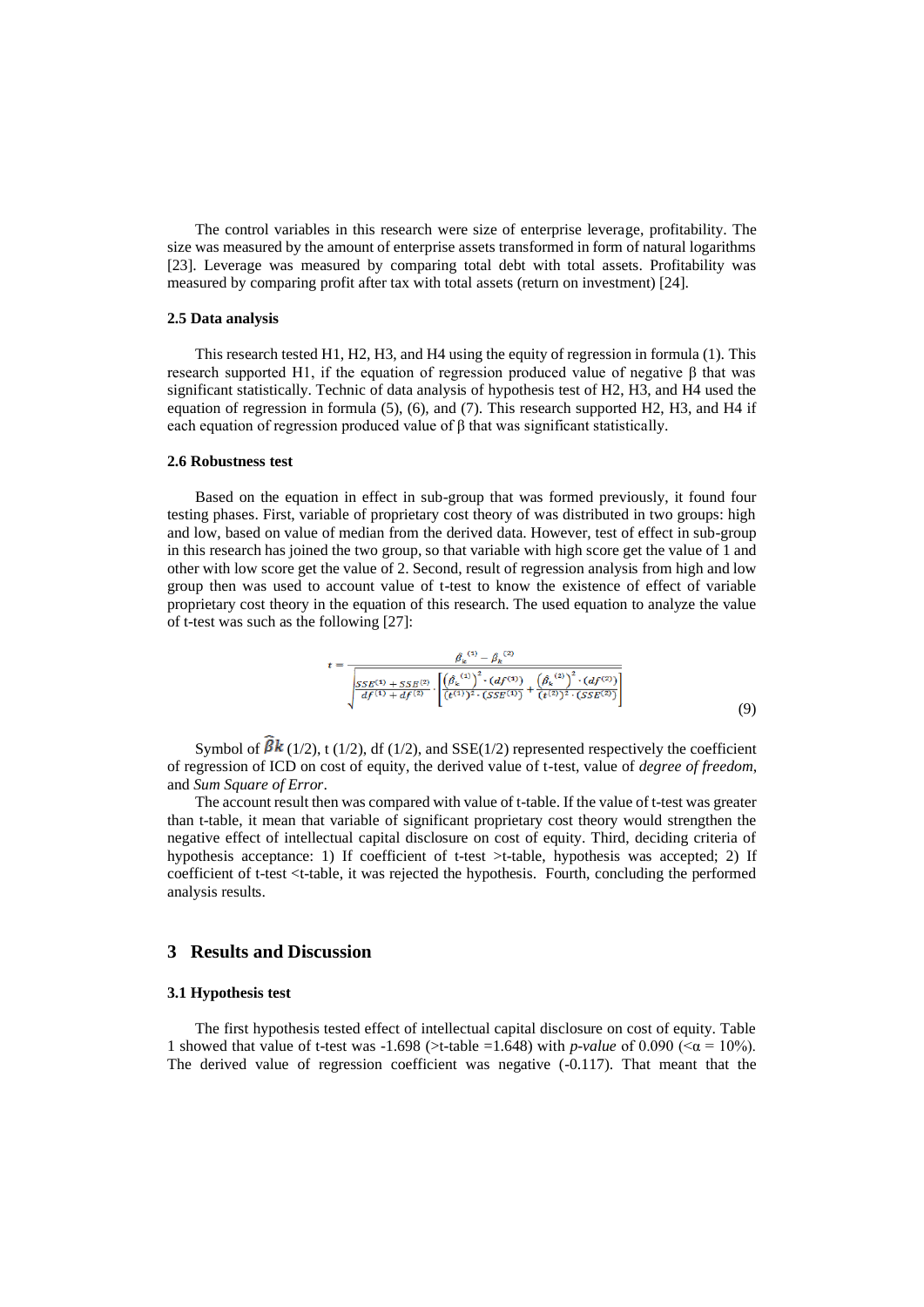hypothesis of intellectual capital disclosure influenced significantly on cost of equity was **supported.**

| <b>Variable</b>                 | Coef     | SЕ    | t-count  | <i>p</i> -value |
|---------------------------------|----------|-------|----------|-----------------|
| Constanta                       | 0.300    | 0.084 |          |                 |
| Intellectual Capital Disclosure | $-0.117$ | 0.069 | $-1.698$ | $0.090*$        |
| Size of Entreprise              | $-0.004$ | 0.006 | $-0.576$ | 0.565           |
| Profitability                   | $-0.001$ | 0.001 | $-1.781$ | $0.075*$        |
| Leverage                        | $-0.032$ | 0.046 | $-0.693$ | 0.489           |
| $F$ -count = 2.679              |          |       |          |                 |
| Significance = $0.031**$        |          |       |          |                 |
| Adj $R^2 = 0.012$               |          |       |          |                 |

**Table 1.** Test result of first hypothesis

\*\*\* significant 1%; \*\* significant 5%; \* significant 10%

The second test was conducted to evaluate the second hypothesis  $(H<sub>2</sub>)$ , that was negative effect of intellectual capital disclosure on cost of equity in low proprietary cost was greater than high proprietary cost. The analysis result could be seen in Table 2.

| <b>Table 2.</b> Test result of second hypothesis |  |  |  |  |  |  |
|--------------------------------------------------|--|--|--|--|--|--|
|--------------------------------------------------|--|--|--|--|--|--|

| <b>Proprietary Cost in Sub-Group of Low Samples</b> |                                                     |       |          |           |  |  |
|-----------------------------------------------------|-----------------------------------------------------|-------|----------|-----------|--|--|
| <b>Variable</b>                                     | Coefficient                                         | SЕ    | t-test   | p-value   |  |  |
| Constanta                                           | 0.253                                               | 0.155 |          |           |  |  |
| <b>Intellectual Capital Disclosure</b>              | $-0.321$                                            | 0.142 | $-2.253$ | $0.025**$ |  |  |
| Size of Enterprise                                  | 0.015                                               | 0.014 | 1.124    | 0.262     |  |  |
| Profitability                                       | $-0.002$                                            | 0.001 | $-1.241$ | 0.216     |  |  |
| Leverage                                            | $-0.140$                                            | 0.094 | $-1.492$ | 0.137     |  |  |
| $F-test = 2.042$                                    |                                                     |       |          |           |  |  |
| <i>p</i> - <i>value</i> = $0.089*$                  |                                                     |       |          |           |  |  |
| Adi $R^2 = 0.016$                                   |                                                     |       |          |           |  |  |
|                                                     | <b>Proprietary Cost in Sub-Group of Low Samples</b> |       |          |           |  |  |
| <b>Variable</b>                                     | Koef                                                | SЕ    | t-test   | p value   |  |  |
| Constanta                                           | 0.267                                               | 0.068 |          |           |  |  |
| <b>Intellectual Capital Disclosure</b>              | 0.008                                               | 0.050 | 0.163    | 0.871     |  |  |
| Size of Enterprise                                  | $-0.011$                                            | 0.005 | $-2.361$ | $0.019**$ |  |  |
| Profitability                                       | 0.000                                               | 0.000 | 0.101    | 0.919     |  |  |
| Leverage                                            | $-0.005$                                            | 0.035 | $-0.143$ | 0.886     |  |  |
| $F-test = 1.573$                                    |                                                     |       |          |           |  |  |
| <i>p</i> - <i>value</i> = $0.181$                   |                                                     |       |          |           |  |  |
| Adj $R^2 = 0.008$                                   |                                                     |       |          |           |  |  |

\*\*\* significant 1%; \*\* significant 5%; \* significant 10%

Based on the conducted analysis results, it could be continued with analysis of *test of comparing coefficients across regressions* to get value of t-test that showed the difference of low and high value of proprietary cost. The account result of t-test could be seen in Table 3.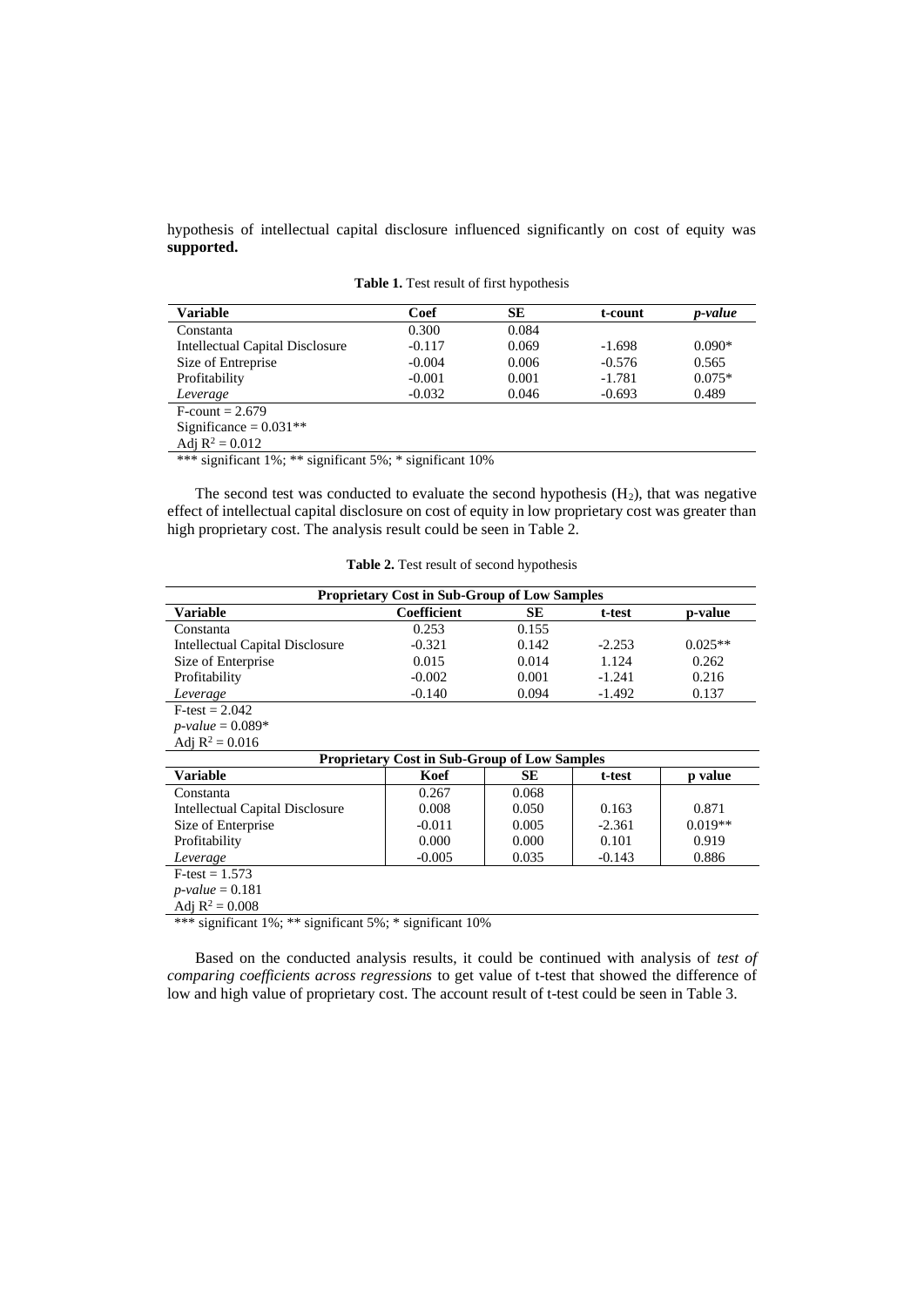|                                       |       | <b>Proprietary Cost</b> |        |
|---------------------------------------|-------|-------------------------|--------|
|                                       | High  | Low                     | t-test |
| Coefficient of regression $(\beta k)$ | 0.008 | $-0.321$                |        |
| t-test                                | 0.163 | $-2.253$                | 2.384  |
| <i>degree of freedom</i> (df)         | 298   | 257                     |        |
| Sum Square of Error (SSE)             | 4.495 | 23.475                  |        |

Table 3. Result of test of comparing coefficients across regressions based on proprietary cost in subgroup of high and low samples

The analysis result showed the value of t-test  $(2.384) > t$ -table  $(1.969)$ , so that it could be said that negative effect of intellectual capital disclosure on cost of equity in low proprietary cost was greater than high proprietary cost. It meant that the hypothesis that the negative effect of intellectual capital disclosure on cost of equity in low sub-group of samples of proprietary cost was stronger than high proprietary cost that was not proven to influence significantly on cost of equity **was supported.**

The third test was conducted to evaluate third hypothesis  $(H<sub>3</sub>)$ , that was negative effect of disclosure of intellectual capital on cost of equity in low information was greater than high cost of information. Cost of information showed the cost issued by enterprise related to the information given by enterprise to other parties that was supplied in financial report showed on Table 4.

| <b>Cost of Information in Sub-Group of Low Samples</b>   |                                                         |       |          |          |  |  |  |
|----------------------------------------------------------|---------------------------------------------------------|-------|----------|----------|--|--|--|
| <b>Variable</b>                                          | Coefficient                                             | SЕ    | t-test   | p-value  |  |  |  |
| Constanta                                                | 0.357                                                   | 0.134 |          |          |  |  |  |
| <b>Intellectual Capital Disclosure</b>                   | $-0.191$                                                | 0.110 | $-1.736$ | $0.084*$ |  |  |  |
| <b>Size of Enterprise</b>                                | $-0.002$                                                | 0.011 | $-0.190$ | 0.849    |  |  |  |
| <b>Profitability</b>                                     | $-0.001$                                                | 0.001 | $-1.078$ | 0.282    |  |  |  |
| Leverage                                                 | $-0.068$                                                | 0.077 | $-0.892$ | 0.373    |  |  |  |
| $F-test = 1.949$                                         |                                                         |       |          |          |  |  |  |
| $p$ -value = 0.102                                       |                                                         |       |          |          |  |  |  |
| Adj $R^2 = 0.012$                                        |                                                         |       |          |          |  |  |  |
|                                                          | <b>Cost of Information in Sub-Group of High Samples</b> |       |          |          |  |  |  |
| <b>Variable</b>                                          | Coefficient                                             | SЕ    | t-test   | p-value  |  |  |  |
| Constanta                                                | 0.194                                                   | 0.096 |          |          |  |  |  |
| <b>Intellectual Capital Disclosure</b>                   | $-0.031$                                                | 0.075 | $-0.420$ | 0.675    |  |  |  |
| <b>Size of Enterprise</b>                                | $-0.002$                                                | 0.007 | $-0.310$ | 0.756    |  |  |  |
| <b>Profitability</b>                                     | $-0.001$                                                | 0.000 | $-1.768$ | $0.078*$ |  |  |  |
| Leverage                                                 | $-0.010$                                                | 0.048 | $-0.216$ | 0.829    |  |  |  |
| $F-test = 0.985$                                         |                                                         |       |          |          |  |  |  |
| <i>p</i> -value = $0.416$                                |                                                         |       |          |          |  |  |  |
| Adj $R^2 = 0.000$                                        |                                                         |       |          |          |  |  |  |
| *** significant 1%; ** significant 5%; * significant 10% |                                                         |       |          |          |  |  |  |

**Table 4.** Test result of third hypothesis

Based on analysis results it was known that intellectual capital disclosure in sub-group of low and high samples did not have significant effect in the cost of equity. If it was seen from the results, it could be known that cost of information could not strengthen the effect of the intellectual capital disclosure on cost of equity. It was strengthened by the analysis result of test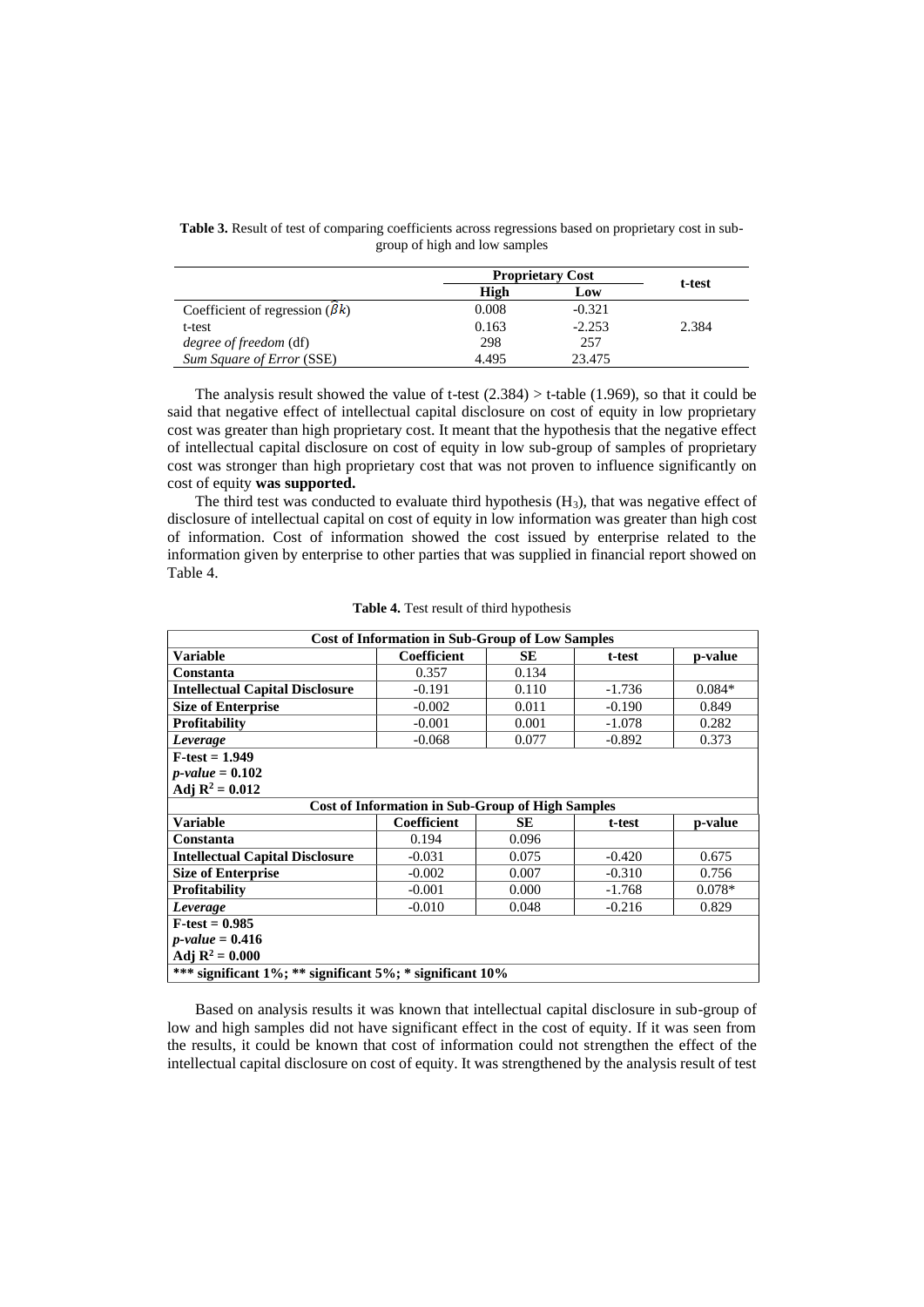of comparing coefficients across regressions, that was cost of information could not strengthen the effect of intellectual capital disclosure on cost of equity.

The analysis results showed that the negative effect of intellectual capital disclosure on cost of equity in sub-group of samples of low cost of information was greater than in sub-group of samples of high cost of information **was not supported.** Result of fourth hypothesis showed on Table 5.

| <b>Relevance of Information in Sub-Group of Low Samples</b> |             |       |          |         |  |  |
|-------------------------------------------------------------|-------------|-------|----------|---------|--|--|
| Variable                                                    | Coefficient | SЕ    | t-test   | p-value |  |  |
| Constanta                                                   | 0.233       | 0.123 |          |         |  |  |
| Intellectual Capital Disclosure                             | $-0.171$    | 0.113 | $-1.507$ | 0.133   |  |  |
| Size of Enterprise                                          | 0.005       | 0.010 | 0.545    | 0.586   |  |  |
| Profitability                                               | $-0.001$    | 0.001 | $-1.502$ | 0.134   |  |  |
| Leverage                                                    | $-0.086$    | 0.074 | $-1.162$ | 0.246   |  |  |
| $F$ -count = 1.551                                          |             |       |          |         |  |  |
| $p$ -value = 0.188                                          |             |       |          |         |  |  |

**Table 5.** Test result of fourth hypothesis

| Adj $R^2 = 0.008$                                     |             |       |          |         |  |  |
|-------------------------------------------------------|-------------|-------|----------|---------|--|--|
| Relevance of Information in Sub-Group of High Samples |             |       |          |         |  |  |
| Variable                                              | Coefficient | SЕ    | t-test   | p-value |  |  |
| Constanta                                             | 0.379       | 0.118 |          |         |  |  |
| <b>Intellectual Capital Disclosure</b>                | $-0.073$    | 0.083 | $-0.876$ | 0.382   |  |  |
| Size of Enterprise                                    | $-0.013$    | 0.009 | $-1.537$ | 0.125   |  |  |
| Profitability                                         | $-0.001$    | 0.001 | $-0.953$ | 0.341   |  |  |
| Leverage                                              | 0.017       | 0.058 | 0.286    | 0.775   |  |  |
| $F-test = 1.687$                                      |             |       |          |         |  |  |
| $p-value = 0.153$                                     |             |       |          |         |  |  |
| Adj $R^2 = 0.009$                                     |             |       |          |         |  |  |

\*\*\* significant 1%; \*\* significant 5%; \* significant 10%

Based on analysis result Table 5, it was known that the intellectual capital disclosure in sub-group of low and high samples did not have significant effect on cost of equity. If it was seen from the result, it could be known that the relevance of information could not strengthen the effect of intellectual capital disclosure on cost of equity. It was strengthened by analysis result of *test of comparing coefficients across regressions* that was conducted that the relevance of information could not strengthen the effect of the intellectual capital disclosure on cost of equity. The analysis result showed that hypothesis that the negative effect of the intellectual capital disclosure on cost of equity in sub-group of samples of high relevance of information was greater than low relevance of information **was not supported.**

## **3.2 Sensitivity analysis**

The next analysis was analysis of *dummy*, that analyzed the kind of industry of sampled enterprises and the period of years that was used in research as variable of control. Based on Table 6, it was known that from some kinds of enterprise industry that became samples had significant value of smaller than 0.05. The kinds of industry were *Basic Industry and Chemicals* (I3) with significance of 0.036 (<0.05), *Miscellaneous Industry* (I4) with significance of 0.006 (<0.05), and *infrastructure, Utilities and Transportation* (I7) with significance of 0.000 (<0.05). Whereas in the period of years, there was not significant period in cost of equity.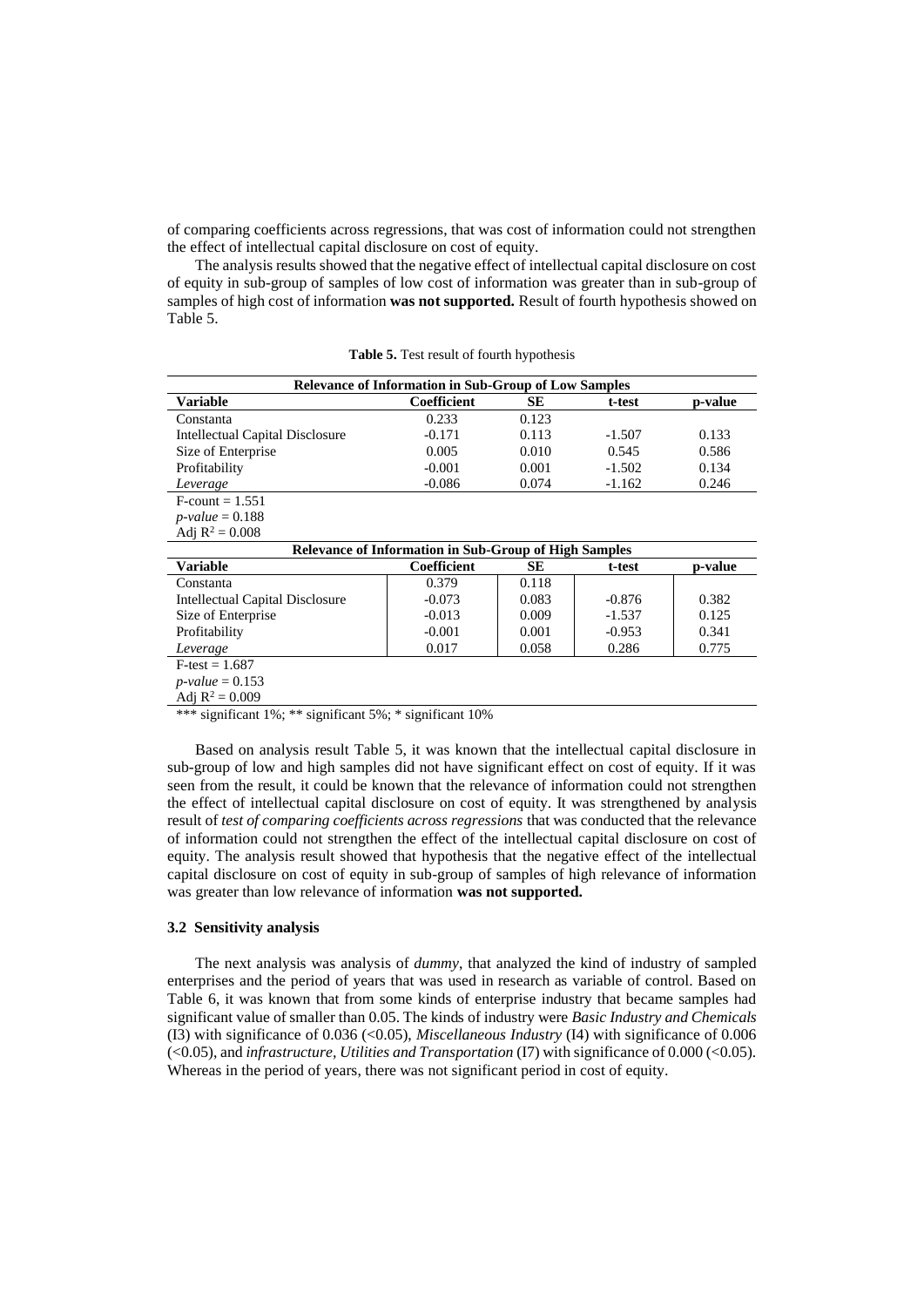**Table 6.** Test Result of Dummy Based on Kind of Industry and Period of Years

| Variable                               | Coef     | <b>SE</b> | t-count  | p-value    |
|----------------------------------------|----------|-----------|----------|------------|
| Constanta                              | 0.289    | 0.091     |          |            |
| <b>Intellectual Capital Disclosure</b> | $-0.078$ | 0.073     | $-1.063$ | 0.288      |
| Size of Entreprise                     | $-0.007$ | 0.007     | $-1.108$ | 0.268      |
| Profitability                          | $-0.001$ | 0.001     | $-1.265$ | 0.207      |
| Leverage                               | $-0.055$ | 0.046     | $-1.205$ | 0.229      |
| Agriculture $(11)$                     | 0.046    | 0.049     | 0.952    | 0.341      |
| Mining $(12)$                          | 0.095    | 0.053     | 1.794    | $0.073*$   |
| Basic Industry and Chemicals (I3)      | 0.060    | 0.029     | 2.107    | $0.036**$  |
| Miscellaneous Industry (I4)            | 0.102    | 0.037     | 2.760    | $0.006***$ |
| Consumer Goods Industry (15)           | 0.009    | 0.037     | 0.254    | 0.800      |
| Property. Real Estate and              | 0.019    | 0.027     | 0.692    | 0.489      |
| Building Construction (I6)             |          |           |          |            |
| Infrastructure, Utilities and          | 0.193    | 0.042     | 4.583    | $0.000***$ |
| Transportation (I7)                    |          |           |          |            |
| Year of $2013(T1)$                     | 0.028    | 0.030     | 0.940    | 0.347      |
| Year of 2014 (T2)                      | 0.024    | 0.030     | 0.806    | 0.421      |
| Year of 2015 (T3)                      | $-0.021$ | 0.030     | $-0.701$ | 0.484      |
| Year of 2016 (T4)                      | $-0.010$ | 0.030     | $-0.347$ | 0.729      |
| $F$ -count = 2.974                     |          |           |          |            |
| Significansce = $0.000**$              |          |           |          |            |
| Adj $R^2 = 0.050$                      |          |           |          |            |

\*\*\* significant 1%; \*\* significant 5%; \* significant 10%

Analysis of interaction was performed to know the factor from which proprietary cost (proprietary cost, cost of information, and relevance of information) that could strengthen the negative effect of the intellectual capital disclosure on cost of equity. The test result of interaction could be seen in Table 7, Table 8, and Table 9.

**Table 7.** Test Result of Interaction of Intellectual Capital Disclosure with Proprietary Cost

| <b>Variable</b>                        | Coe      | SE    | t-count  | p-value |
|----------------------------------------|----------|-------|----------|---------|
| Constanta                              | 0.318    | 0.085 |          |         |
| <b>Intellectual Capital Disclosure</b> | $-0.159$ | 0.076 | $-2.078$ | 0.038   |
| Size of Entreprise                     | $-0.003$ | 0.007 | $-0.382$ | 0.702   |
| Profitability                          | $-0.001$ | 0.001 | $-1.541$ | 0.124   |
| Leverage                               | $-0.037$ | 0.047 | $-0.790$ | 0.430   |
| Proprietary Cost                       | $-0.018$ | 0.014 | $-1.278$ | 0.202   |
| Interaction of ICD*Proprietary Cost    | 0.022    | 0.018 | 1.265    | 0.206   |
| F hitung $= 2.057$                     |          |       |          |         |
| <i>p</i> value = $0.057*$              |          |       |          |         |
| Adj $R^2 = 0.011$                      |          |       |          |         |

\*\*\* significant 1%; \*\* significant 5%; \* significant 10%

Based on Table 7, it was known that from the value of significance that was derived from interaction between the intellectual capital disclosure (ICD) with proprietary cost was 0.206. The value was greater than 0.05. it meant that influencing not significantly. It showed that proprietary cost in this research was not good moderator variable, that meant that proprietary cost could not strengthen the negative effect of intellectual capital disclosure on cost of equity.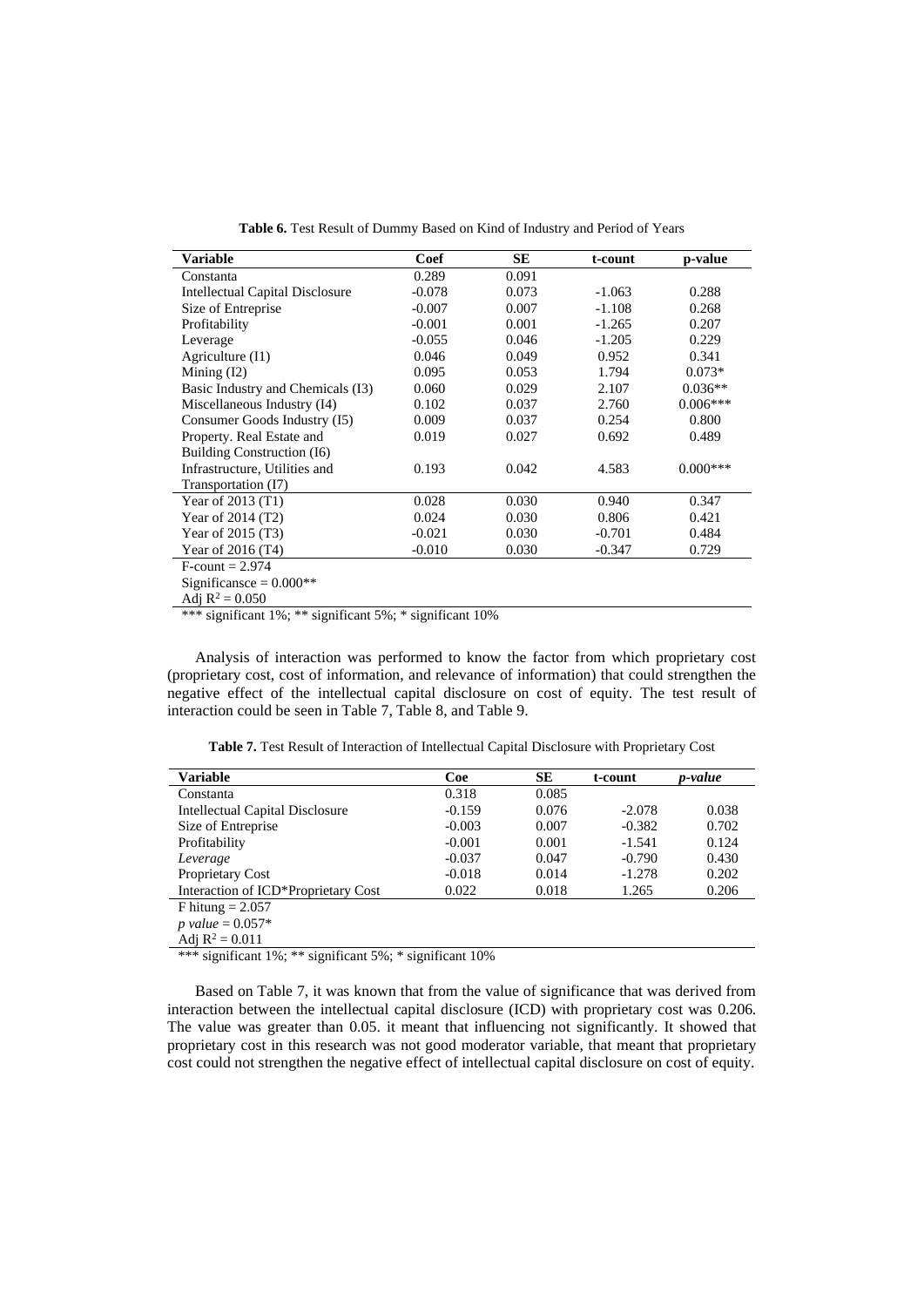**Table 8.** Test Result of Interaction of Intellectual Capital Disclosure with Cost of Information

| <b>Variable</b>                        | Coefficient | SЕ    | t-count  | p-value |
|----------------------------------------|-------------|-------|----------|---------|
| Constanta                              | 0.355       | 0.109 |          |         |
| <b>Intellectual Capital Disclosure</b> | $-0.192$    | 0.114 | $-1.682$ | 0.093   |
| Size of Entreprise                     | $-0.004$    | 0.007 | $-0.599$ | 0.549   |
| Profitability                          | $-0.001$    | 0.001 | $-1.755$ | 0.080   |
| Leverage                               | $-0.034$    | 0.046 | $-0.723$ | 0.470   |
| Cost of Information                    | $-0.129$    | 0.181 | $-0.714$ | 0.476   |
| Interaction of ICD*Cost of Information | 0.184       | 0.226 | 0.816    | 0.415   |
| $F$ -count = 1.921                     |             |       |          |         |
| $p$ -value = 0.075*                    |             |       |          |         |
| Adi $R2 = 0.010$                       |             |       |          |         |

\*\*\* significant 1%; \*\* significant 5%; \* significant 10%

Based on Table 8, it was known from value of significance that was derived from interaction of intellectual capital disclosure (ICD) with cost of information was 0.415. The value was higher than 0.05, it meant not influencing significantly. It showed that cost of information in this research was not good moderator variable, it meant cost of information could not strengthen the negative effect of intellectual capital disclosure on cost of equity.

**Table 9.** Test Result of Interaction of Intellectual Capital Disclosure with Relevance of Information

| Variable                                    | Coefficien | SЕ    | t-count  | p-value |
|---------------------------------------------|------------|-------|----------|---------|
| Constanta                                   | 0.300      | 0.084 |          |         |
| <b>Intellectual Capital Disclosure</b>      | $-0.119$   | 0.069 | $-1.733$ | 0.084   |
| Size of Entreprise                          | $-0.003$   | 0.007 | $-0.521$ | 0.602   |
| Profitabilitas                              | $-0.001$   | 0.001 | $-1.794$ | 0.073   |
| Leverage                                    | $-0.035$   | 0.046 | $-0.760$ | 0.448   |
| Interaction of ICD*Relevance of Information | $-0.001$   | 0.001 | $-0.733$ | 0.464   |
| F hitung $= 2.249$                          |            |       |          |         |
| p value = $0.048**$                         |            |       |          |         |
| Adj $R2 = 0.011$                            |            |       |          |         |

\*\*\* significant 1%; \*\* significant 5%; \* significant 10%

Based on Table 9, it was known that from value of significance that derived from interaction of intellectual capital disclosure (ICD) with the relevance of information of 0.464. The value was greater than 0.05, it meant that not influencing significantly. It showed that the relevance of information in this research was not good moderator variable, that meant this relevance of information could not strengthen the negative effect of intellectual capital disclosure on cost of equity.

## **3.3 Discussion**

Cost of equity was measurement at the level of discount where the market could apply to the cash flow of the future that was expected by enterprise to decide the current stock price [33]. Cost of equity was used to make decision that could be made to enterprise interest. The high cost of equity could make the enterprise to increase the performance, because the fund could be used to enterprise operational or product development, used to cover the costing fund of equity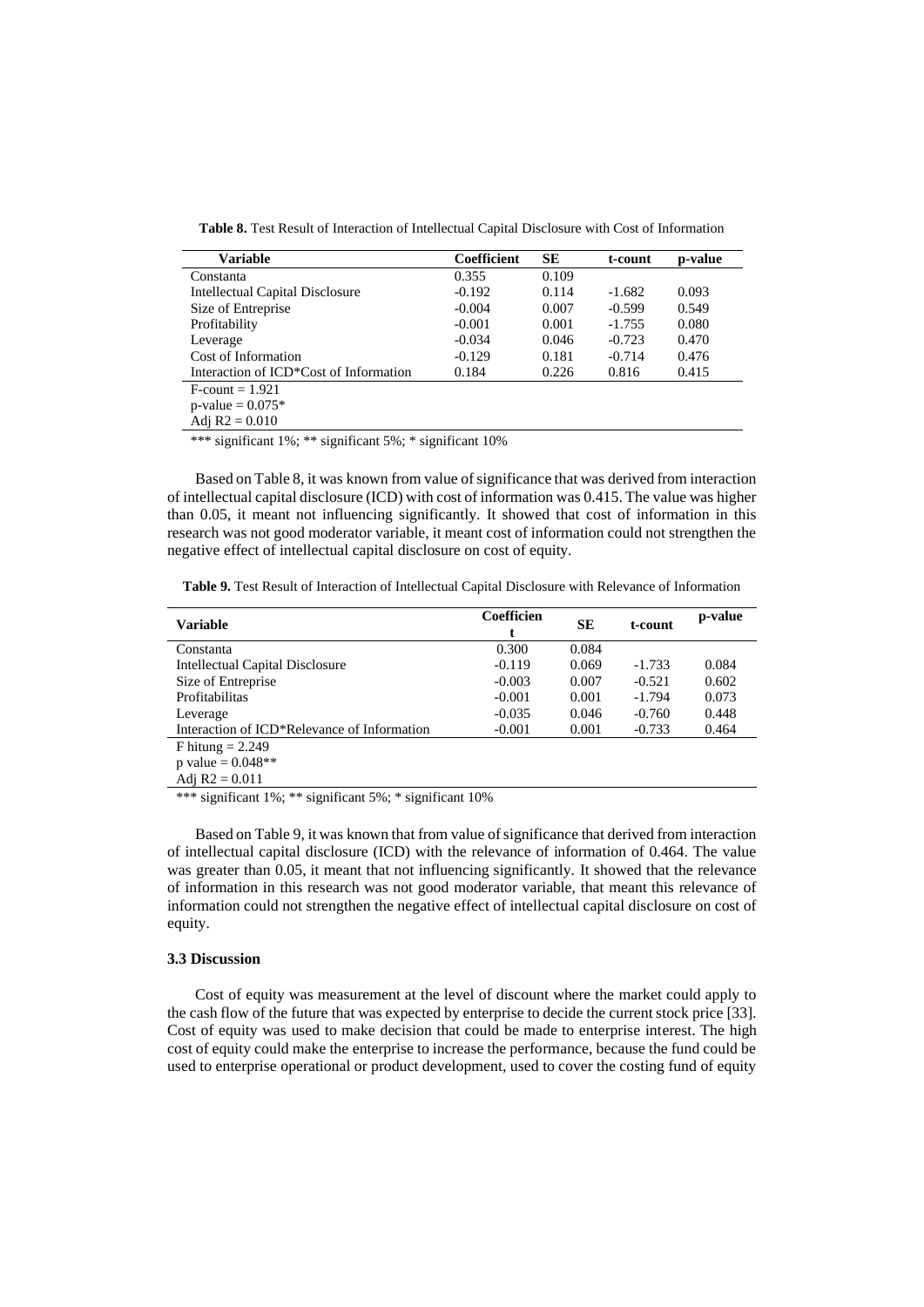supply. [38] explained that financial disclosure was related negatively with cost of equity. The containing information in financial report could decrease the loaded cost of equity, because in the financial report contained important informations that could increase value of enterprise compared the competitor enterprises. [12] have tested empirically the effect of intellectual capital disclosure on cost of equity. Intellectual capital disclosure was important private information [1], so that it could be used as basic of investment decision, decreasing estimation risks, achieve the right stockprice, and decreasing cost of equity.

The test results empirically showed that the more complete capital disclosure could decrease cost of equity of enterprise. It was appropriate with the statement of [16], that the increase of public information disclosure could decrease cost of equity of enterprise. The test result in this research was not appropriate with the research conducted by [31], where the research found that the historical intellectual capital disclosure gave positive effect on cost of equity. The historical information made reference to information related to project or program conducted by enterprise and has been listed in the enterprise policy and strategy to compete with other enterprises, so that this information was need to be voluntary disclosure to increase the quality of disclosure in annual report of the enterprise.

Nevertheless, the empirical test result in this research was also in line with some previous results the research [9][10][35][44][12][29][32][33]. The research results have found that intellectual capital disclosure with the disclosure completeness could decrease cost of equity. The conducted intellectual capital disclosure could show that enterprise had capability to manage and develop the enterprise.

Proprietary cost theory [47] explained the importance of proprietary cost existence. The proprietary cost has become a cause of decreasing information quality that was disclosured by enterprise. The higher proprietary cost, the lower the accuracy of information that was disclosured [2]. It meant that proprietary cost influenced the relationship of information disclosure [39], because the amount of issued cost showed the amount of disclosure that was conducted by enterprise.

The empirical result in this research showed that low proprietary cost could make negative effect of intellectual capital disclosure on cost of equity to be greater. The research result was in line with the research conducted by [25], showed that proprietary cost could give negative effect to voluntary disclosure conducted by management, it meant that through low proprietary cost the enterprise could increase voluntary disclosure in financial report.

However, the empirical test result in this research has failed to prove that low cost of information could make negative effect given by intellectual capital disclosure on cost of equity to be greater. Many disclosured information impacted on great cost to disclosure the information. Nevertheless, the great cost was not directly impact on cost of equity. Quality of disclosure related to cost and benefit of information was similar to the quality in proprietary cost theory [45]. The qualified information disclosure needed the professional persons, whereas to get the professional persons needed additional cost. It could be possible if the enterprise did not consider information cost that was the responsibility in intellectual capital disclosure [25][30], but rather the impact caused by intellectual capital disclosure in the owned low cost of equity.

Nevertheless, this empirical test result has failed to prove the proprietary cost theory, that was in relevance of information that showed that high relevance of information could not make negative effect of intellectual capital disclosure on cost of equity to be greater. It could be caused of the relevance of an information in intellectual capital disclosure in some enterprises were not main factor to be considered in increasing value of enterprise, but more to information with value that could increase the value of enterprise. [13] has mentioned that asymmetry of information in supplied annual report could be caused by trading volume, stock price, and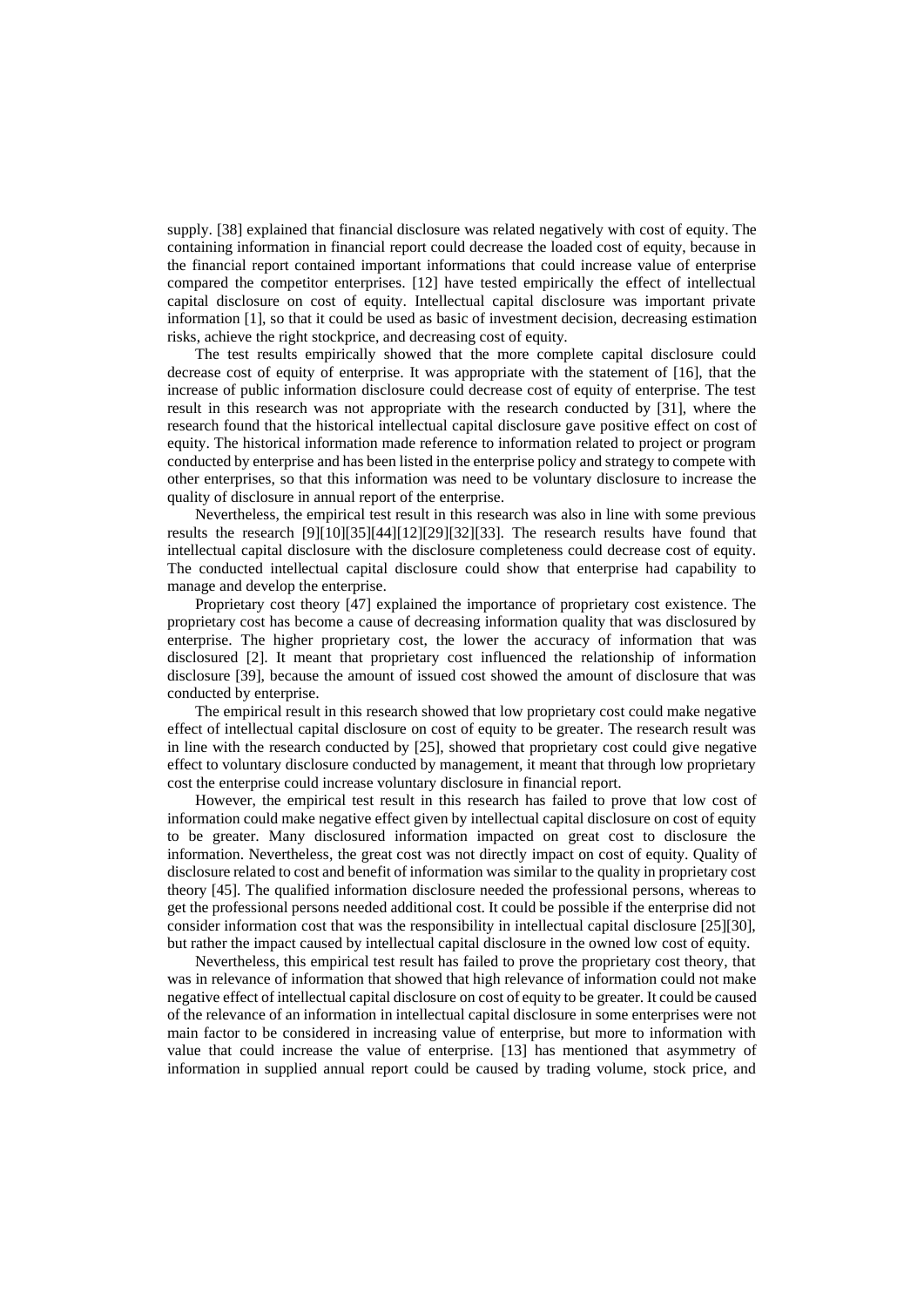volatility of stock return. The asymmetry of information could make problem, because of the different understanding of financial report [3]. The difference to understand the report could give effect in different assessment by external with internal parties to the supplied report, so the assessment to enterprise performance could also differ according to the understanding of the party that interpreted the financial report.

## **4 Conclusion**

Based on the empirical test result, the first hypothesis (H1) explained that intellectual capital disclosure influenced negatively on cost of equity. The test result of second hypothesis (H2) showed that the low proprietary cost could make negative effect of intellectual capital disclosure on cost of equity to be greater compared than high proprietary cost. The test result of third hypothesis (H3) showed that both in sub-group of high and low samples could not strengthen the negative effect of intellectual capital disclosure on cost of equity that meant reject H3. The test result of fourth hypothesis (H4) showed that both in sub-group of high and low samples could not strengthen the negative effect of intellectual capital disclosure on cost of equity, then meant reject H4.

Based on the conclusion, the theoretical implication of this research strengthened the existing theory of signaling, that was the intellectual capital disclosure influenced negatively on cost of equity, that meant the more complete the intellectual capital disclosure could surprise the cost of equity. In addition, this study results also proven that proprietary cost theory, that was low proprietary cost, could strengthen negative effect given by intellectual capital disclosure on cost of equity, it meant that enterprise with low proprietary cost tended to disclosure the intellectual capital more completely, and it could suppress cost of equity. Practical implication of this study could be used as matter of consideration for enterprise management to suppress cost of equity. This research result showed that increasing the intellectual capital disclosure voluntarily could decrease cost of equity. Nevertheless, management was also need to classify and consider which information that could increase the quality of financial report. The performed intellectual capital disclosure was certainly based on information that was assumed to be important and could give benefit for enterprise, such as the used system of information and the owned resources and make differ from other enterprises, so that it could decrease cost of equity, and analyzing the risks that could be experienced and deciding the follow-up as anticipation with the performed disclosure. In addition, the research results also showed that proprietary cost could strengthen the effect of intellectual capital disclosure on decreasing cost of equity. Therefore, management could suppress the proprietary cost in order to intellectual capital could be disclosured in financial report, so that it could impact on decreasing cost of equity.

This study has limitation in the period of analysis, that is limited to the number of enterprises. The enterprise samples in this research were consisted of multiple sectors of industry, such as manufacture, mining, agriculture, basic and chemical industry, multiple industries, industry of consumption goods, property and infrastructure, so that it is possible to experience bias from the derived results. Therefore, this research could not see the role of signaling theory and proprietary cost theory in effects of intellectual capital disclosure for each sector of industry.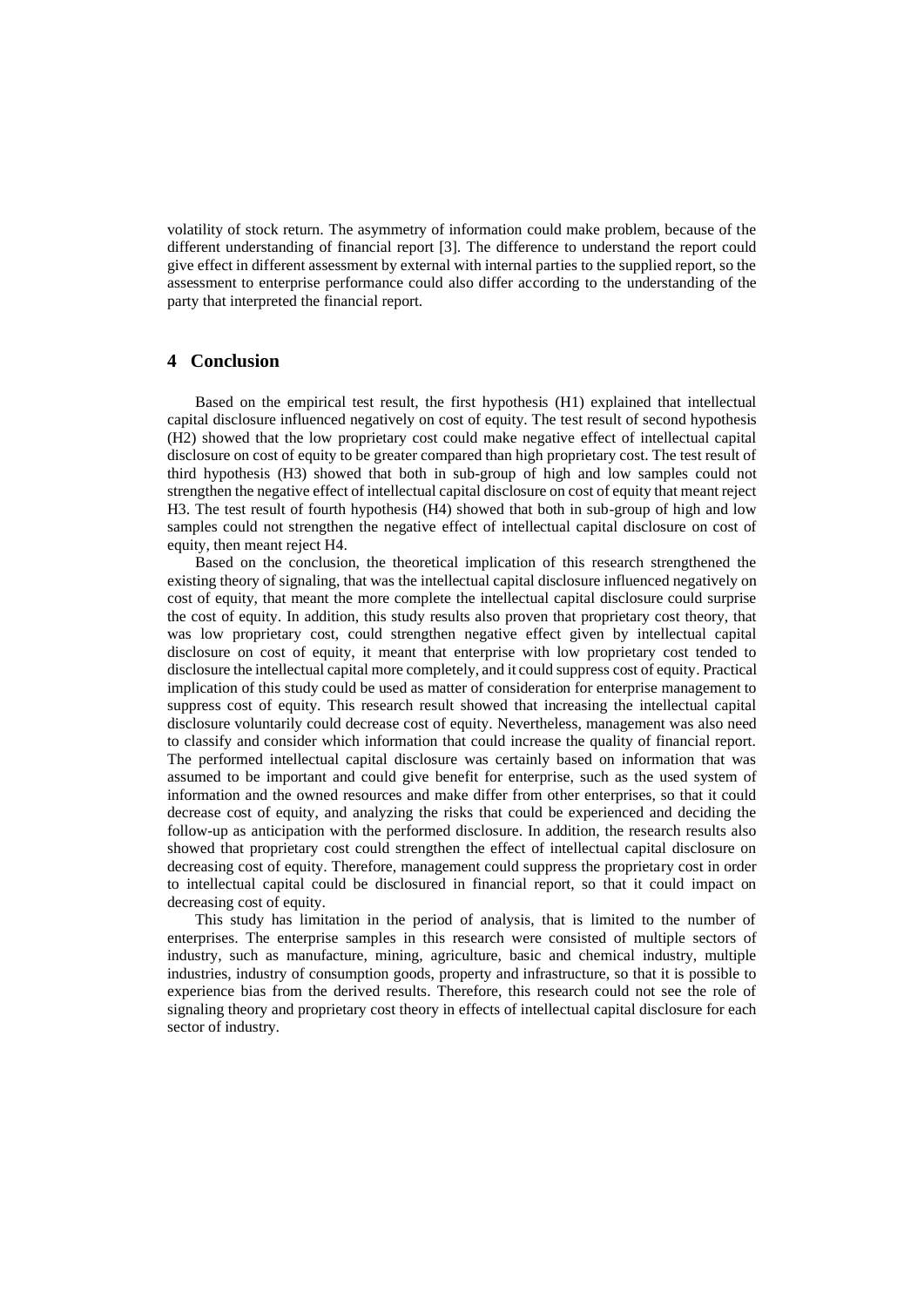## **References**

- [1] Aboody, D. and Lev, B. (2000). Information asymmetry, R&D, and insider gains. *The Journalof Finance*, Vol. LV No. 6, 2747-66.
- [2] Admati, A. And Pfleiderer, P. (2000). Forcing Firmsto Talk: Financial Disclosure Regulationand Externalities. *Reviewof Financial Studies*, Vol. 13, Issue 3, 479-519.
- [3] An, Y., Davey, H. and Eggleton, I. R. C. (2011). Towards a Comprehensive Theoretical Framework for Voluntary IC Disclosure. *Journal of Intellectual Capital*, Vol. 12, No. 4, 571-585.
- [4] Ayeni, T. M. and Olaoye, B. J. (2015). Cost of capital theory and firm value: Conceptual perspective. *International Journal of Multidisciplinary Researchand Development*, Vol. 2, Iss. 10, 632-636.
- [5] Beattie, V. and Smith, S. J. (2013). Value Creationand Business Models: Refocusing the Intellectual Capital Debate. *British Accounting Review*, 45 (4), 243-254.
- [6] Beattie, V. and Thomson, S.J. (2006). Liftingthe Lid onthe Use of Content Analysis to Investigate Intellectual Capital Disclosures. *Paper*. School of Management and Languages Heriot-Watt University Edinburgh.
- [7] Bertomeu, J., Beyer, A., and Dye, R. A. (2011). Capital structure, costofcapital, and voluntary disclosures. *AccountingReview*, *86*(3), 857–886.
- [8] Birjandi, H., Hakemi, B., andSadeghi, M. M. M. (2015). The Study Effect Agency Theory and Signalling Theory on the Level of Voluntary Disclosure of Listed Companies in Tehran Stock Exchange. *Research Journal of Finance and Accounting*, Vol. 6, No. 1, 174-183.
- [9] Botosan, C.A. (1997). Disclosure Level and the Cost of Equity Capital. *The Accounting Review*, Jul 1997; 72,3, 323-349.
- [10] Botosan, C.A. (2006). Disclosure and The Cost of Capital: What Do We Know?. *Accounting and Business Research*, 36:sup1, 31-40.
- [11] Botosan, C.A. and Plumlee, M. A. (2002). A Re-examinationof Disclosure Level and the Ecpected Cost of Equity Capital. *Journal of Accounting Research*, Vol. 40, No. 1, 21-40.
- [12] Boujelbene, M.A. and Affes, H. (2013). The impact of intellectual capital disclosure on cost of equity capital: A case of French firms. *Journal of Economics, Finance and Administrative Science*, 18 (34), 45-53.
- [13] Boujelbene, Y. and Besbes, L. (2012). Determinants of information Asymmetry between managers and investors: a study on panel data. *IBIMA Business Review*, Vol. 2012, 1-11.
- [14] Chakroun, I. S., and Hamdouni, A. (2010). Information Costs in Financial Markets: Evidence From the Tunisian Stock Market. *The Journal of Risk Finance*, Vol. 11, No. 4, 401-409.
- [15] Cheynel, E. (2013). A theory of voluntary disclosure and cost of capital. *Review of Accounting Studies*, *18*(4), 987–1020.
- [16] Christensen, P. O., De La Rosa, L. E., and Feltham, G. A. (2010). Information and the cost of Capital: An Exanteperspective. *AccountingReview*, *85*(3), 817–848.
- [17] Dos Santos, M. A. C., and Cavalvante, P. R. (2014). Effect of the Adoptionof IFRS on the Information Relevance of Accounting Profits in Brazil. *R. Cont. Fin. – USP, Sao Paulo*, Vol. 25, No. 66, 228-241.
- [18] Dumay, J. and Cai, L. (2015). Using Content Analysis as a Research Methodology for Investigating Intellectual Capital Disclosure: A Critique. *Journal of Intellectual Capital*, Vol. 16, No. 1, 121-155.
- [19] Eddine, C.O.H., Abdullah, S.N., Hamid, F.A., and Hossain, D.M. (2015). The Determinants of Intellectual Capital Disclosure: a meta-analysis review. *Journal of Asia Business Studies*, Vol. 9, No. 3, 232-250.
- [20] Embong, Z., Saleh, N. M., and Hassan, M. S. (2012). Firm Size, Disclosure and Cost of Equity Capital. *Asian Review of Accounting*, Vol. 20, No. 2, 119-139.
- [21] Espinosa, M. and Trombetta, M. (2007). Disclosure interaction sand the cost of equity capital: Evidence from the Spanish Continuous Market. *Journal of Business Finance and Accounting*, 34, 1371-1392.
- [22] Gujarati, D. (2008). Ekonometrika Dasar. Alih bahasa: Sumarno Zain. Jakarta: Erlangga.
- [23] Hae Young Byun, Su Keun Kwak, Lee Seok Hwang. (2008). The implied cost of equity capital and corporate governance practices. *Asia-Pacific Journal of Financial Studies*, Vol. 37, No. 1, 139-184.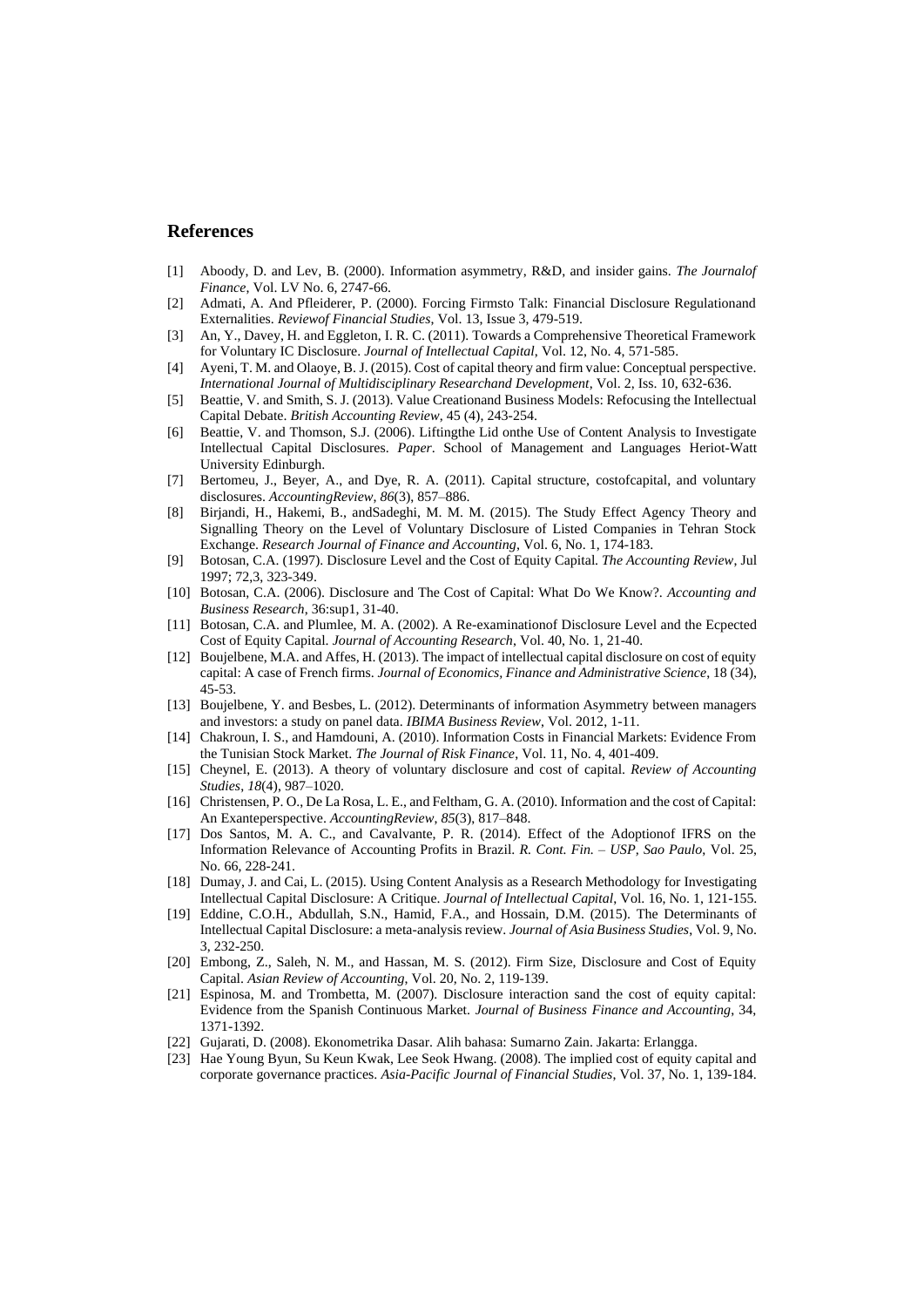- [24] Hao, L., Zhang, J. H, and Fang, Jing (Bob). (2014). Does voluntary adoption of XBRL reduce cost of equity capital? *International Journal of Accounting and Information Management*, Vol. 22 Issue: 2, 86-102
- [25] Healy, P. M. and Palepu, K. G. (2001). Information Asimmetry, Corporate Disclosure, and the Capital Markets: A Review of the Empirical Disclosure Literature. *Journal of Accounting and Economics*, Vol. 31, 405-440.
- [26] Ikatan Akuntan Indonesia. (2013). Ezposure Draft Pernyataan Standar Akuntansi Keuangan: Investasi pada Entitas Asosiasi dan Ventura Bersama. Jakarta: Dewan Standar Akuntansi Keuangan.
- [27] Jogiyanto. (2004). How Why and When Investors Revise Their Beliefs To Company Information. Yogyakarta: Andi.
- [28] Keputusan Ketua Badan Pengawas Pasar Modal dan Lembaga Keuangan Nomor: KEP-431/BL/2012 tentang Penyampaian Laporan Tahunan Emiten atau Perusahaan Publik.
- [29] Khlif, H., Samaha, K., and Azzam, I. (2015). Disclosure, ownership structure, earnings announcement lag and cost of equity capital in emerging markets: The case of the Egyptian stock exchange. *Journal of Applied Accounting Research*, Vol. 16 Issue: 1, 28-57.
- [30] Kowalewska, W. (2015). Advantages and Disadvantages of Voluntary Disclosure of Companies. *Universitat Autonomade Barcelona*.
- [31] Kristandl, G. andBontis, N. (2007). The impact of voluntary disclosure on cost of equity capital estimates in a temporal setting. *Journal of Intellectual Capital*. Vol. 8 No. 4, 2007. pp. 577-594.
- [32] Mangena, M., Jing Li and Tauringana, V. (2016). Disentangling the Effects of Corporate Disclosure on the Cost of Equity Capital: A Study of the Role of Intellectual Capital Disclosure. *Journal of Accounting, Auditing & Finance*, 31(1), pp. 3-27.
- [33] Mangena, M., Pike, R., and Jing Li. (2010). *Intellectual Capital Disclosure Practices and Effects on the Cost of Equity Capital: UK Evidence*. Edinburgh: The Instituteof Chartered Accountants of Scotland.
- [34] Mosavi, S.A., Nekoueizadeh S., &Ghaedi, M. (2012). A Study of Relations Between Intellectual Capital Components, Market Valueand Finance Performance. *African Journal of Business Management*. *Vol. 6 (4), pp. 1396-1403,1 February, 2012*.
- [35] Orens, R., Aerts, W., and Lybaert, N. (2009). Intellectual capital disclosure, cost of finance and firm value. Management Decision. Vol. 47 No. 10, 2009 pp. 1536-1554.
- [36] Prencipe, A. (2004). Proprietary costs and determinants of voluntary segment disclosure: evidence from Italian listed companies, *European Accounting Review*, 13:2, 319-340.
- [37] Rajeh, M. (2014). Impact of Procurement Systems on Transaction Costs: A Structural Equation Modelling Methodology. *New Zealand Built Environment Research Symposium*.
- [38] Richardson, A. J. and Welker, M. (2001). Social disclosure, financial disclosure and the cost of equity capital. *Accounting, Organisations and Society*, 26, 597-616.
- [39] Scott, T. W. (1994). Incentives and Disincentives for Financial Disclosure: Voluntary Disclosureof Defined Benefit Pension Plan Information by Canadian Firms. *The Accounting Review*, Vol. 69, No. 1, 26-43.
- [40] Shamki, D. (2014). Owners' Equity and Accounting Information Relevance. *Procedia-Social and Behavioral Sciences* 164, 194-200.
- [41] Shehata, N. F. (2014). Theories and Determinants of Voluntary Disclosure. *Accounting and Finance Research*, Vol. 3, No. 1, 26.
- [42] Sirait, S. D. Y. dan Siregar, S. V. (2012). Hubungan Antara Kos Modal Ekuitas dengan Tingkat Pengungkapan Tanggung Jawab Sosial dan Modal Intelektual pada Sektor Perbankan di Indonesia. *Jurnal Akuntansi &Auditing*, Vol. 9, No. 1, pp. 70-85.
- [43] Sonnier, B.M. (2008). Intellectual capital disclosure: high-tech versus traditional sector companies. *Journal of Intellectual Capital*. Vol. 9 No. 4, pp. 705-722
- [44] Souissi, M. and Khlif, H. (2012). Meta-analytic review of disclosure level andcost of equity capital. *International Journal of Accounting and Information Management*. Vol. 20 No. 1, 2012,. 49-62.
- [45] Sulaiman, M., Abdullah, N., and Fatima, A. H. (2014). Determinants of Environmental Reporting Quality in Malaysia. *International Journal of Economics, Management and Accounting*, Vol. 22, No. 1, 63-90.